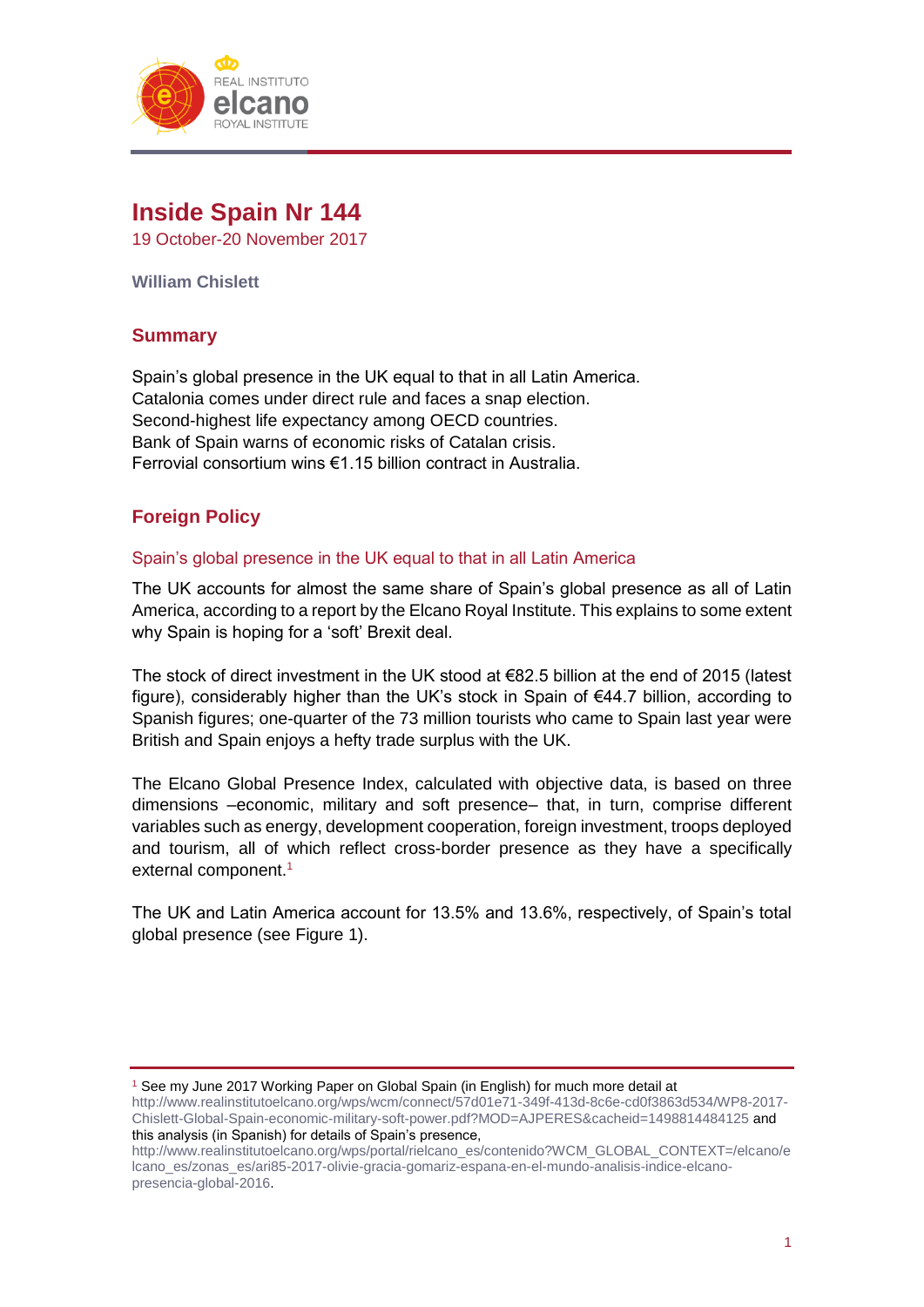|               | % of total |              | % of total |
|---------------|------------|--------------|------------|
| <b>UK</b>     | 13.5       | Morocco      | 1.1        |
| France        | 7.5        | Canada       | 1.0        |
| US            | 7.3        | Russia       | 0.8        |
| Germany       | 7.2        | Argentina    | 0.8        |
| Italy         | 4.1        | Japan        | 0.7        |
| Turkey        | 4.0        | Colombia     | 0.7        |
| Portugal      | 3.7        | India        | 0.5        |
| <b>Brazil</b> | 3.0        | Saudi Arabia | 0.4        |
| Mexico        | 2.8        | South Korea  | 0.4        |
| China         | 2.4        | Algeria      | 0.4        |
| Belgium       | 1.8        | Greece       | 0.4        |
| Venezuela     | 1.5        | South Africa | 0.2        |

### **Figure 1. International distribution of Spain's global presence, 2016, by main countries (% of total presence)**

Source: Elcano Royal Institute.

Spain has remained in 12<sup>th</sup> position out of 100 countries in the overall index since 2014.

As one would expect, Europe accounts for the largest share (61.1%) of Spain's total global presence (see Figure 2). This presence has remained steady since 2005, while that in Asia-Pacific has risen (from 4.4% to 7%).

|  | Figure 2. Regional distribution of Spain's global presence, 2005-16 (% of total presence) |  |  |  |
|--|-------------------------------------------------------------------------------------------|--|--|--|
|  |                                                                                           |  |  |  |

|                         | 2016 | 2010 | 2005    |
|-------------------------|------|------|---------|
| Europe                  | 61.1 | 58.4 | 61.6    |
| Latin America           | 13.6 | 16.1 | 11.5    |
| North America           | 8.4  | 7.2  | 6.4     |
| Maghreb and Middle East | 7.2  | 5.8  | 4.6     |
| Asia-Pacific            | 7.0  | 5.1  | 4.4     |
| Total                   | 100  | 100  | 90.4(1) |

(1) It was not possible to disaggregate all of Spain's global presence in 2005.

Source: Elcano Royal Institute.

Close to 40% of Spain's presence in Europe is economic (see Figure 3).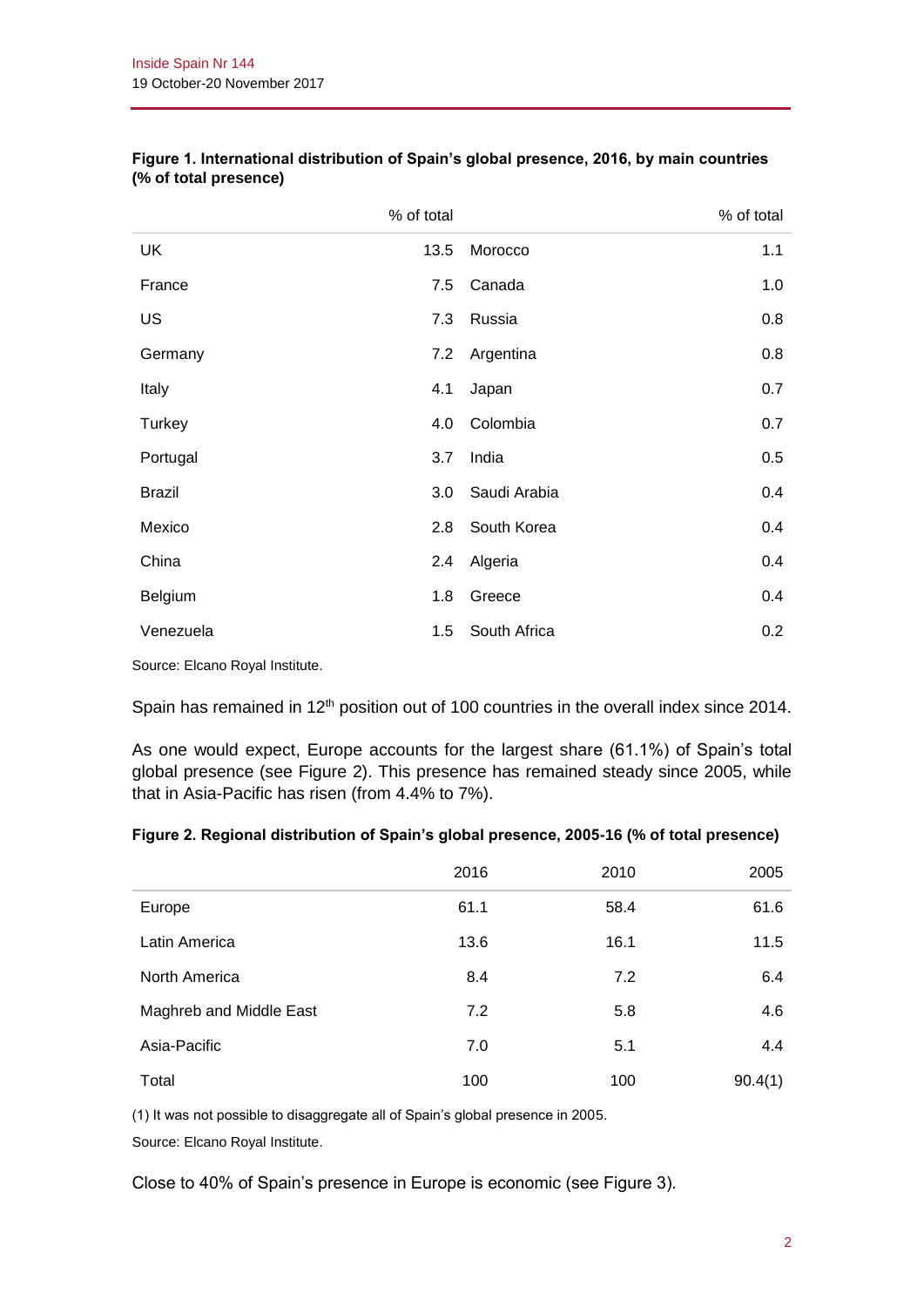|                     | Economic presence | Military presence | Soft presence |
|---------------------|-------------------|-------------------|---------------|
| Europe              | 38.2              | 6.2               | 16.8          |
| Latin America       | 9.9               | 0.0               | 3.7           |
| North America       | 6.3               | 0.0               | 2.1           |
| Asia-Pacific        | 2.1               | 0.0               | 4.9           |
| Maghreb-Middle East | 2.2               | 3.4               | 1.6           |
| Sub Saharan Africa  | 0.6               | 1.3               | 0.7           |
|                     |                   |                   |               |

### **Figure 3. Regional distribution of Spain's global presence by dimensions, 2016 (% of total global presence)**

Source: Elcano Royal Institute.

The region that accounts for the largest share of Spain's global presence is Madrid (29.1%, much higher than its contribution to Spain's GDP), followed by Catalonia (see Figure 4).

### **Figure 4. Contribution to Spain's global presence by main regions (% of total) and that to Spain's GDP (% of total), 2005-16**

|                       | 2016 | 2010 | 2005 | GDP(2016) |
|-----------------------|------|------|------|-----------|
| Madrid                | 29.1 | 34.8 | 30.2 | 18.9      |
| Catalonia             | 19.6 | 18.3 | 18.5 | 19.0      |
| Andalusia             | 10.1 | 8.6  | 10.1 | 13.3      |
| Valencia              | 7.1  | 6.7  | 7.8  | 9.4       |
| <b>Basque Country</b> | 6.5  | 6.6  | 6.9  | 6.2       |
| Galicia               | 4.8  | 4.5  | 4.8  | 5.2       |

Source: Elcano Royal Institute.

# **Domestic Scene**

# Catalonia comes under direct rule and faces a snap election

The government's hopes of restoring some degree of normality to Catalonia, following the regional parliament's illegal declaration of independence and Madrid's consequent imposing of direct rule, partly rest on the anti-independence parties reversing the gains of their rivals in the 2015 election and winning a majority of seats in the snap Catalan poll on 21 December.

The Catalan parliament and government have been dissolved and some former members of it and two key leaders of the independence movement jailed. The local police force, the Mossos d'Esquadra, is under the command of the national police and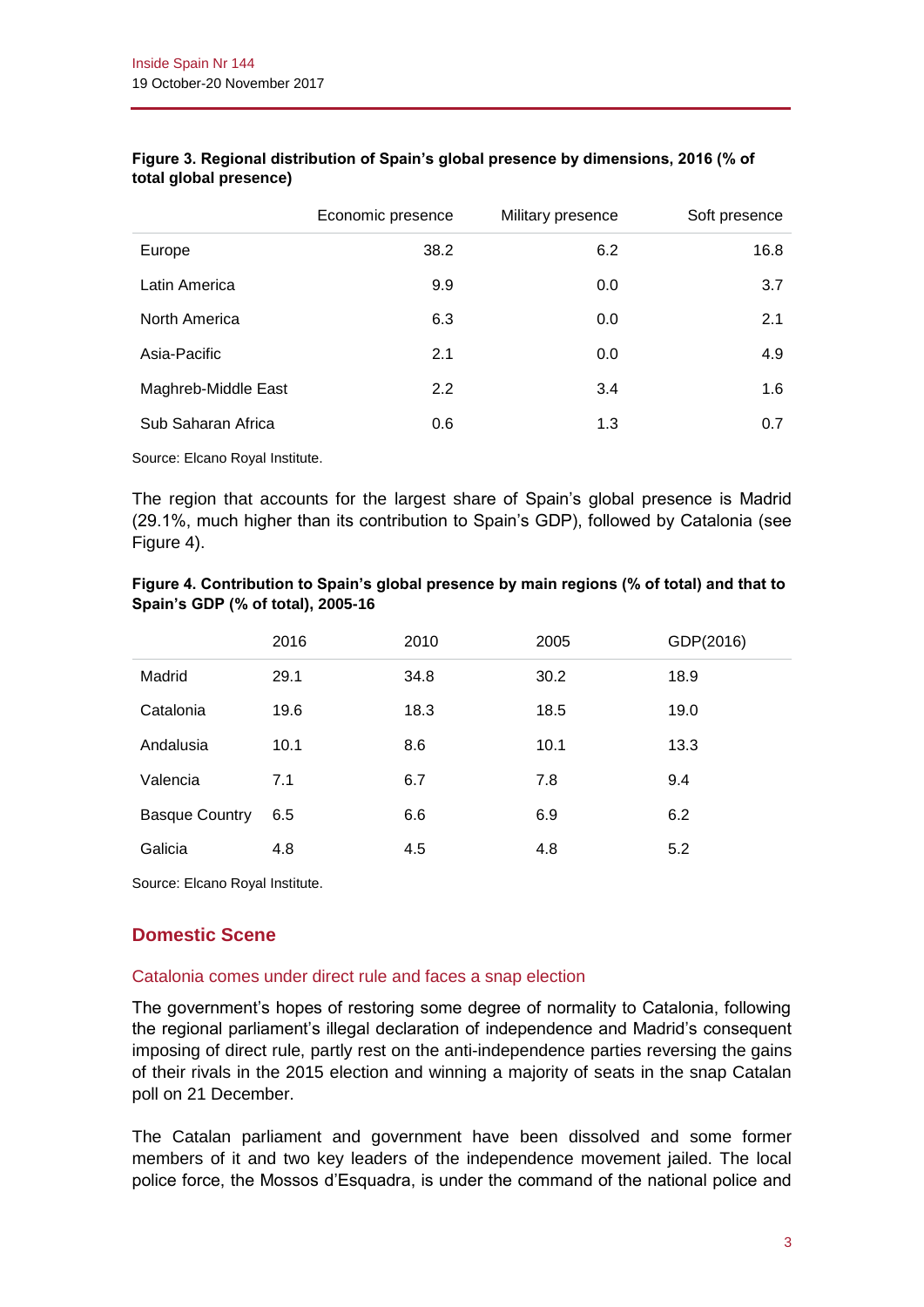its head, Josep Lluís Trapero, removed from the post accused of sedition for failing to carry out judicial orders in the build-up to the referendum. TV3, the Catalan TV station, which is a mouthpiece for the pro-independence camp, has, however, not been taken over.

The pro-independence parties, an unholy alliance of conservative nationalists (PDeCAT), left-wing radicals (ERC) and anti-capitalists (CUP), won 72 of the 135 seats in the Catalan parliament (47.8% of the votes) in the 2015 election, while the antinationalist parties, the Popular Party, the Socialists and the centrist Ciudadanos, won 52 seats (39.1% of the vote). The 11 other seats were won by Catalunya en Comú, a leftwing coalition.

If the pro-independence parties win a majority again, albeit a slim one, they will probably view it as a fresh mandate to continue to push their cause. A great deal is riding on the election.

The heavy-handed police response to those who voted in the referendum on 1 October and subsequent events, including the flight of Carles Puigdemont, the Catalan regional Premier, and four of his cabinet colleagues to Belgium in a bid to internationalise the conflict, and the jailing of independence leaders, have fractured Catalan society and divided families.

Madrid has issued a European arrest warrant, an EU instrument, for the five in Belgium on charges of rebellion, sedition and misuse of public funds that could land them in jail for 25 years. Puigdemont claims they would not be given a fair trial in Spain. His strategy has been to cast 'reasonable doubt' on the quality of Spain's democracy and, in particular, on the independence of the judiciary.

The five are not expected to appear in a Belgian court to refute the extradition arguments until at least 4 December, by when campaigning for the Catalan election will have started. Puigdemont intends to run for a second term.

The pro-independence parties claim that those imprisoned are political prisoners, something that has outraged those who were jailed and sometimes tortured for opposing the 1939-75 Franco regime.

Spain is a pluralist democracy and is ranked high in all the recognised barometers, such as the democracy index of the *Economist Intelligence Unit*, which places it 17<sup>th</sup> out of 176 countries, ahead of the US and Italy, for example, and not far behind France and Germany.

The European Commission has made it very clear that the crisis in Catalonia is a Spanish problem and sees no reason to get involved. 'If we allow Catalonia... to separate, others will do the same', warned European Commission President Jean-Claude Juncker.

Next month's election is overwhelmingly supported by the unionist parties, but not by those in favour of independence (see Figures 5 and 6), although they are running in the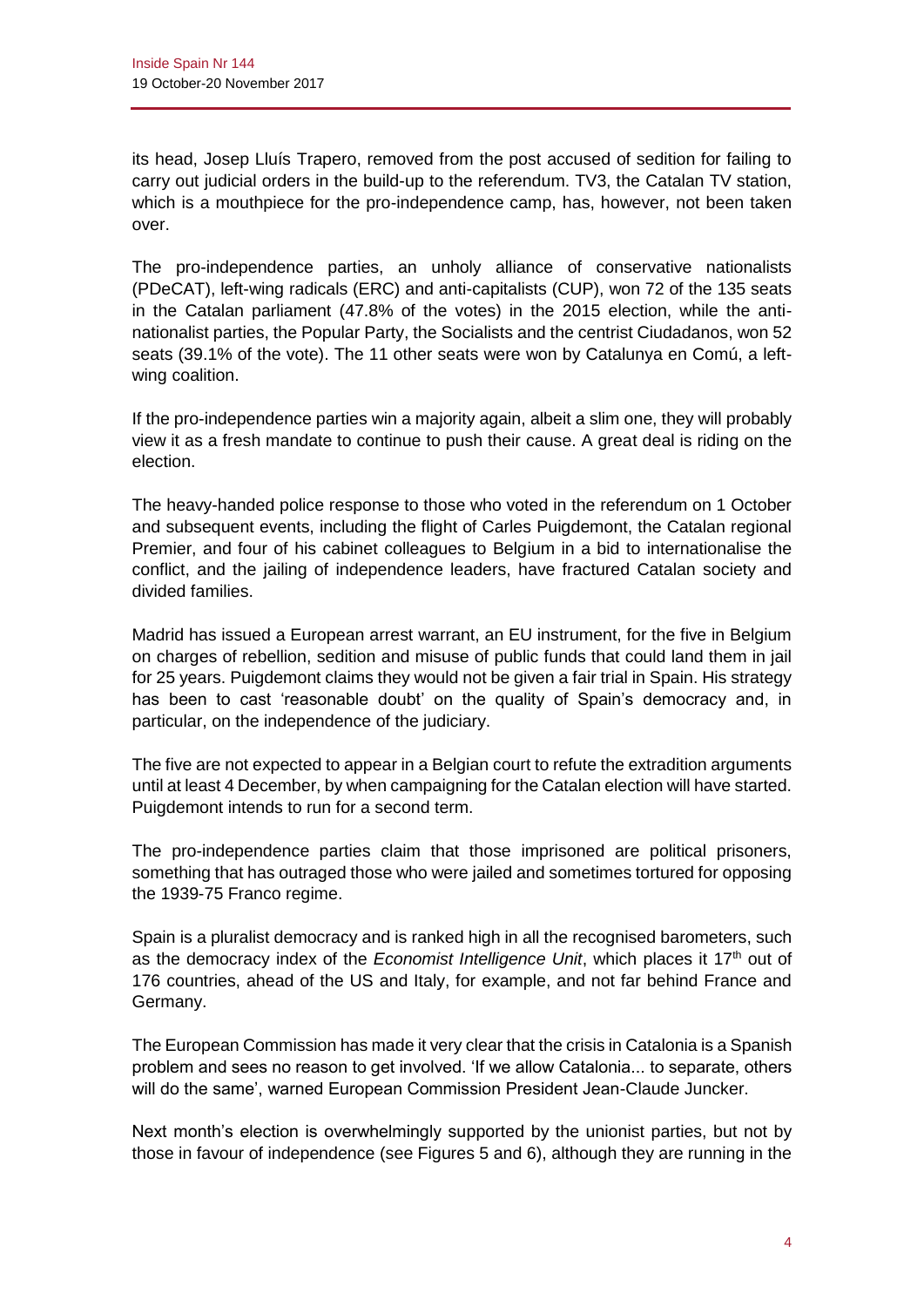election. These parties continue to contend that the Catalan parliament, and not the national parliament in Madrid, has the final say.

|                                     | No | <b>Yes</b> |
|-------------------------------------|----|------------|
| Republican Left of Catalonia (ERC)  | 74 | 32         |
| Catalan European Dem Party (PDeCAT) | 65 | 35         |
| Popular Unity Candidacy (CUP)       | 82 | 18         |
| Catalonia in Common                 | 42 | 58         |
| Catalan Socialists                  | 18 | 82         |
| Ciudadanos                          | 15 | 83         |
| <b>Popular Party</b>                | 19 | 75         |
|                                     |    |            |

### **Figure 5. Elections in December as the solution to the Catalan problem (%)**

Source: Metroscopia.

|                  | Only<br>Catalan | More Catalan<br>Than Spanish | <b>Equally Catalan</b><br>and Spanish | More Spanish<br>than Catalan | Only<br>Spanish |
|------------------|-----------------|------------------------------|---------------------------------------|------------------------------|-----------------|
| <b>ERC</b>       | 38              | 43                           | 16                                    | 1                            |                 |
| PDeCAT           | 38              | 56                           | 6                                     | $\Omega$                     | 0               |
| <b>CUP</b>       | 64              | 29                           | $\overline{7}$                        | $\Omega$                     | 0               |
| Cat. en<br>Comú  | 9               | 30                           | 47                                    | 2                            | 0               |
| <b>PSC</b>       | 0               | 4                            | 80                                    | 12                           | 2               |
| Ciudadanos       | 0               | 0                            | 83                                    | 15                           | 2               |
| Popular<br>Party | 0               | 0                            | 75                                    | 12                           | 13              |
| Total            | 19              | 25                           | 46                                    | 5                            | 3               |

#### **Figure 6. Identity sentiment by political party (%)**

Code: ERC (Republican Left of Catalonia); PdCAT (Catalan European Democratic Party); CUP (Popular Unity Candidacy); Cat en Comú (Catalonia in Common); and PSC (Catalan Socialist Party).

Source: Metroscopia.

In a separate development, Madrid says it has proof that Russian-based groups used online social media to spread 'misinformation' related to Catalonia's independence referendum.

What happens next? While supporters of the Socialists and Ciudadanos support reforming the Constitution and giving increased autonomy to Catalonia, the Popular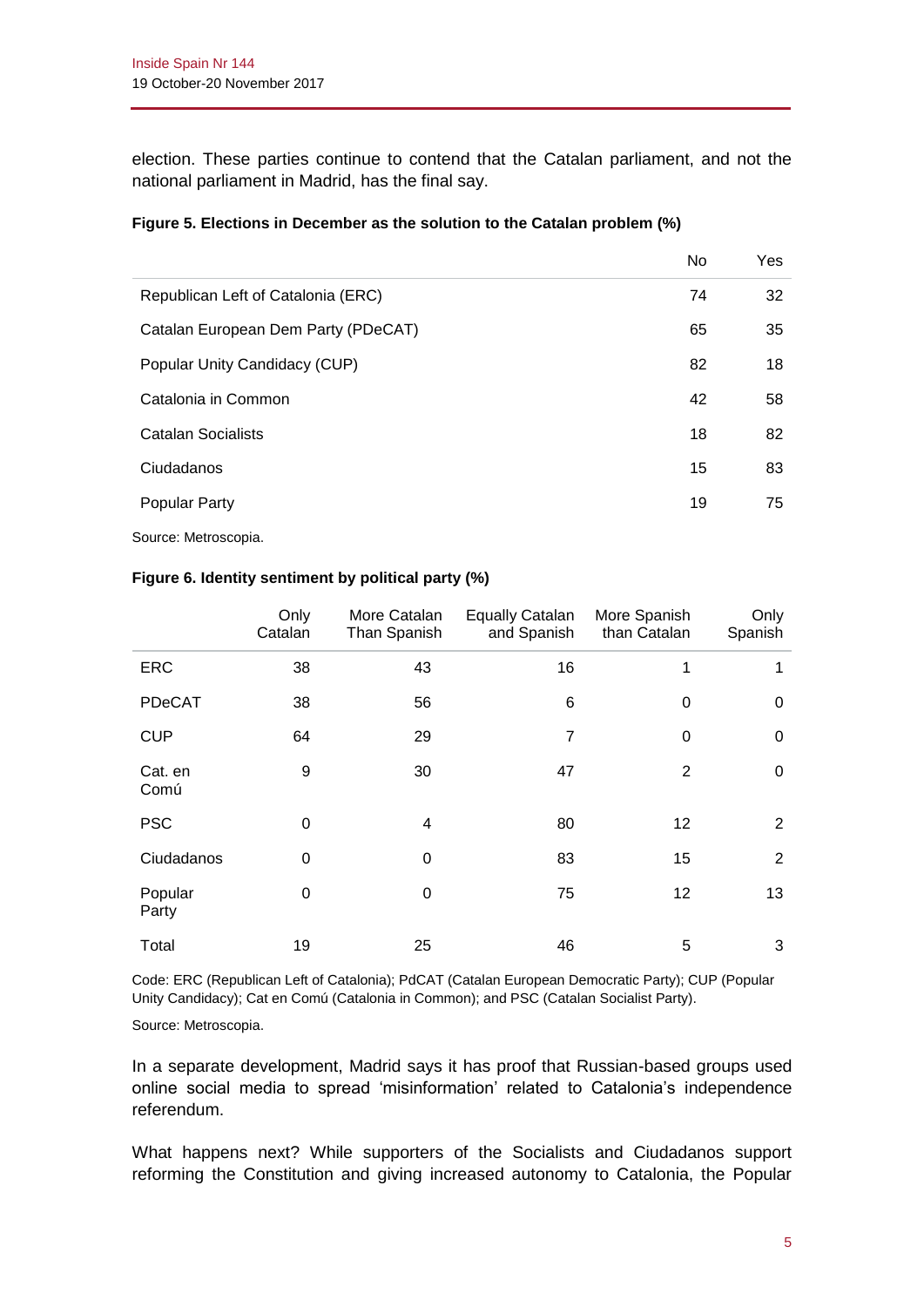Party is more reluctant, although it has agreed to the Socialists' request to study reform (see Figure 7). The pro-independence ERC, PDeCAT and CUP are overwhelmingly in favour of secession.

|                                                                         | <b>ERC</b> | PDeCAT | <b>CUP</b> | Cat en<br>Comú | <b>PSC</b> | Ciud | - PP | Total |
|-------------------------------------------------------------------------|------------|--------|------------|----------------|------------|------|------|-------|
| In favour of Catalan<br>independence                                    | 69         | 47     | 79         | 5              |            |      |      | 29    |
| In favour of Catalonia<br>remaining in Spain as now                     |            | 3      | ٠          | 4              | 24         | 61   | 94   | 19    |
| In favour of Catalonia<br>remaining in Spain with<br>increased autonomy | 23         | 50     | 21         | 91             | 76         | 39   | 6    | 46    |

### **Figure 7. Three options for Catalonia by party preferences (%)**

Code: ERC (Republican Left of Catalonia); PDeCAT (Catalan European Democratic Party); Cat en Comú (Catalonia in Common); and PSC (Catalan Socialist Party).

Source: Metroscopia.

More than half (55%) of respondents in a survey believe there should be a general election and not just one in Catalonia. The Popular Party would again win the election, but with a much smaller slice of the vote (see Figure 8). Ciudadanos' share of the vote would rise and be on a par with that of the Socialists, while that of Podemos would decline significantly.

|            | 20/XII/15<br>election | 26/VI/16<br>election | 11/XI/16 | 9/11/17 | 4/VI/17 | 30/VII/17 | 12/X1/17 |
|------------|-----------------------|----------------------|----------|---------|---------|-----------|----------|
| <b>PP</b>  | 28.7                  | 33.0                 | 35.7     | 31.2    | 25.9    | 26.9      | 26.1     |
| Socialists | 22.0                  | 22.7                 | 17.9     | 19.0    | 22.8    | 22.0      | 22.7     |
| Podemos    | 20.7                  | 21.1(1)              | 23.1(1)  | 21.5    | 19.2    | 19.7      | 14.7     |
| Ciudadanos | 13.9                  | 13.0                 | 13.0     | 16.5    | 18.7    | 18.5      | 22.7     |

#### **Figure 8. Voter intention (% of valid votes)**

(1) Unidos Podemos as of the June 2016 election.

Source: Metroscopia.

### Second-highest life expectancy among OECD countries

Spain's population has the second highest life expectancy among the world's 35 richest countries that comprise the OECD.

The average number of years lived is 83, nine months lower than Japan, which tops the ranking (see Figure 9). Women's average life expectancy is 85, as they live some five years more than men.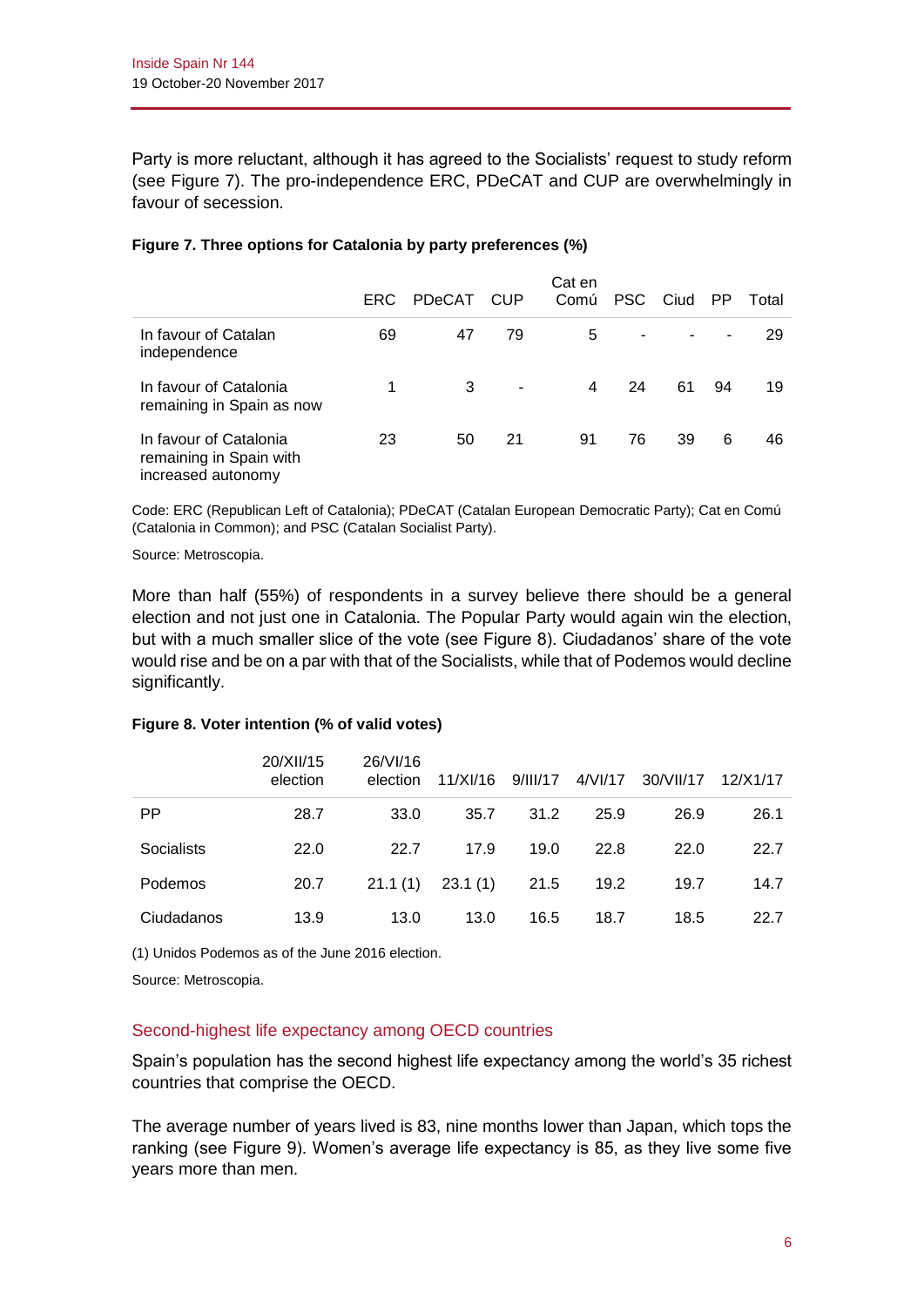# **Figure 9. Average life expectancy at birth (years)**

| Ranking  | Years |
|----------|-------|
| 1. Japan | 83.9  |
| 2. Spain | 83.0  |
| France   | 82.4  |
| Sweden   | 82.3  |
| Portugal | 81.2  |
| ιıκ      | 81 O  |
| Germany  | 80.7  |
| OECD     | 80.6  |
| US       | 78.8  |

Source: OECD.

Thanks to the universal social security system created over the last 40 years, the comparatively healthy diet and lifestyle, Spain's life expectancy has risen by more than 10 years.

Spain performs well on four key health indicators. The country is ranked 21<sup>st</sup> in the OECD's obesity ranking (16.7% of the population have a body mass index of more than 60 compared to 38.2% in the US),  $19<sup>th</sup>$  in alcohol consumption (9.3 litres consumed on average a year compared to 12.6 in Belgium), 26<sup>th</sup> in exposure to PM2.5 particles that produce respiratory and cardiovascular illness and  $6<sup>th</sup>$  in tobacco (23% of the population smoke every day).

Spain's life expectancy improvement is singled out in the OECD's latest How's Life report. Relative to other OECD countries, Spain's average performance across the different wellbeing dimensions is, however, mixed (see Figure 10).

|  | Figure 10. Change in Spain's average well-being over the past 10 years |  |
|--|------------------------------------------------------------------------|--|
|  |                                                                        |  |

| <b>Dimension</b>  | Description                                                                                                                                                                                                                                                                                                                                                                                                                  |
|-------------------|------------------------------------------------------------------------------------------------------------------------------------------------------------------------------------------------------------------------------------------------------------------------------------------------------------------------------------------------------------------------------------------------------------------------------|
| Income and wealth | In 2015, household net adjusted disposable income was 6% lower than<br>in 2005, one of the largest falls in the OECD over the decade.<br>Household net wealth recorded a cumulative decrease of 3% between<br>2008 and 2011 (in real terms).                                                                                                                                                                                 |
| Jobs and earnings | The employment rate fell over the past 10 years, with a moderate<br>improvement in 2014. Despite dropping from 2009 to 2014, real<br>earnings have improved overall in the last decade, and are now 7%<br>higher than in 2005. Labour market insecurity peaked in 2012, and<br>despite falling slightly since then, remains three times higher than in<br>2007. Long-term unemployment has risen since 2007, peaking in 2013 |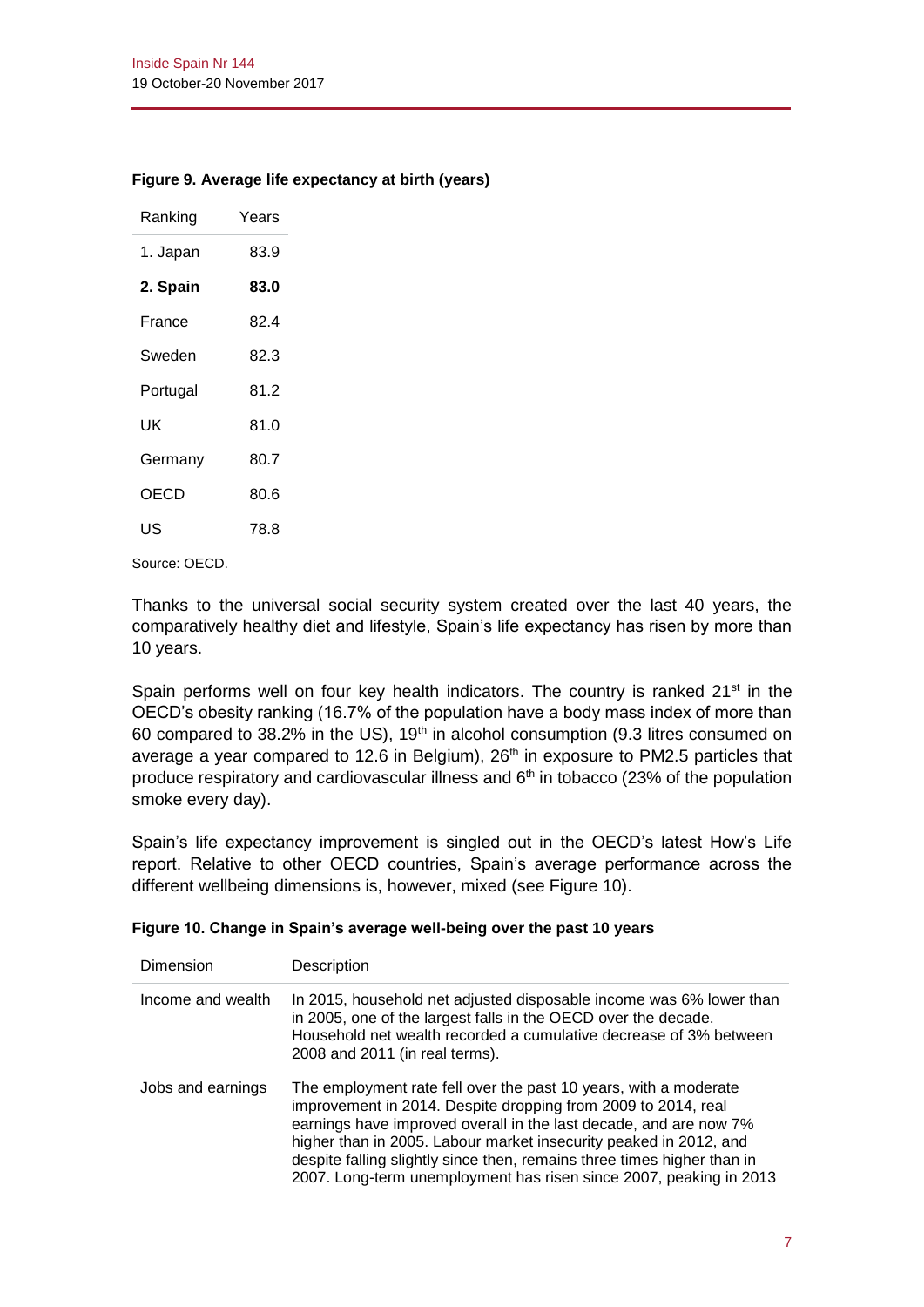at 13%. By contrast, the incidence of job strain has fallen from 49% in 2005 to 41% in 2015.

- Housing conditions Spending on housing costs (as a proportion of household disposable income) has risen from 18.2% in 2005 to 21.8% in 2015 –one of the largest increases in the OECD–. On the other hand, the share of people living in dwellings without basic sanitary facilities has remained stably low since 2005-10.
- Work-life balance The share of employees working 50 hours or more per week has fallen by 4 percentage points in the past decade, a steeper decline than the 0.9 point fall recorded for the OECD average.
- Health status Despite a slight fall between 2014 and 2015, life expectancy has risen by nearly 3 years overall since 2005 –a larger improvement than the OECD average–. The percentage of adults reporting to be in 'good' or 'very good' health has increased by 6 points since 2005, to a level just above the OECD average.
- Education and skills The 10-year change in upper secondary educational attainment cannot be assessed, due to a recent break in the data. However, between 2014 and 2016, attainment rates in Spain increased by 1.7 percentage points.
- Social connections The share of people having relatives or friends whom they can count on to help in case of need has been broadly unchanged since 2005-07, in contrast to the slight decline recorded for the OECD average.
- Civic engagement In line with the OECD average trend, voter turnout has fallen in Spain over the past decade. In the 2016 general elections, the share of votes cast among the population registered to vote was 70%, 5 points lower than in 2008 and 3 points lower than in 2015, but 1 point higher than in 2011.
- Environmental quality Satisfaction with local water quality has remained relatively stable since 2005-07, and is slightly below the OECD average. Despite increasing slightly from 2010 to 2011, annual exposure to PM2.5 air pollution has fallen by 9% overall since 2005.
- Personal security The rate of deaths due to assault has gradually fallen over the last 10 years, while the share of people who report feeling safe when walking alone at night has improved from 65% to 83%.
- Subjective wellbeing People's life satisfaction has fallen gradually during the last 10 years, from an average of 7.1 to 6.4 (measured on a 0-10 scale). This decline is three times as large as the OECD average decline.

Source: How's Life 2017, OECD.

# **The Economy**

#### Bank of Spain warns of economic risks of Catalan crisis

Spain's painfully-won economic recovery, achieved at the cost of massive unemployment, is under threat from the crisis in Catalonia, according to reports by the Bank of Spain and other institutions.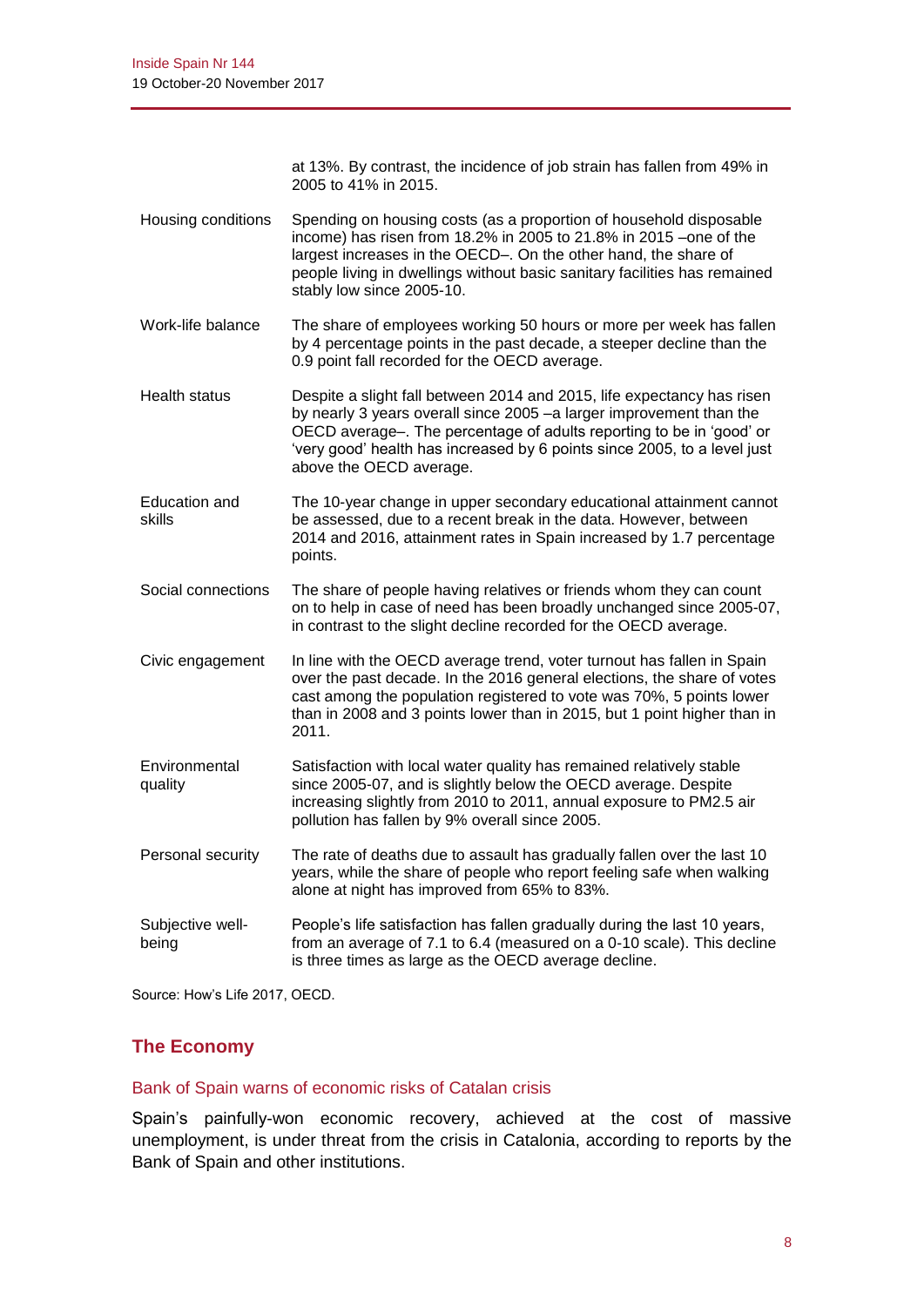The warning was followed by Barcelona losing its bid to be the new host of the European Medicines Agency (EMA), which is to move from London to Amsterdam because of Brexit.

The Catalan capital was one of the 19 contenders for the EMA, a coveted spoil because of its 900 well-paid staff and its role at the heart of the EU drug approval system and the R&D industry it supports. The agency also drives tourism as it attracts some 30,000 experts to meetings.

Dolors Montserrat, Spain's Health Minister, said the Catalan independence movement had dented Barcelona's chances.

The region plays a key role in the Spanish economy. Its GDP is slightly larger than Portugal's and it generates one quarter of Spain's total exports (see Figure 11).

# **Figure 11. Catalonia accounts for one-fifth of Spain's economy**

# Catalonia accounts for one-fifth of Spain's economy

Share of Spain's total gross domestic product, by region



Note: GDP shares are nominal estimates for 2016, in euros. Source: Instituto Nacional de Estadística, accessed Oct. 27, 2017. PEW RESEARCH CENTER

More than 2,400 companies have located their legal headquarters in other parts of Spain since the Catalan parliament illegally declared an independent state. Occupancy in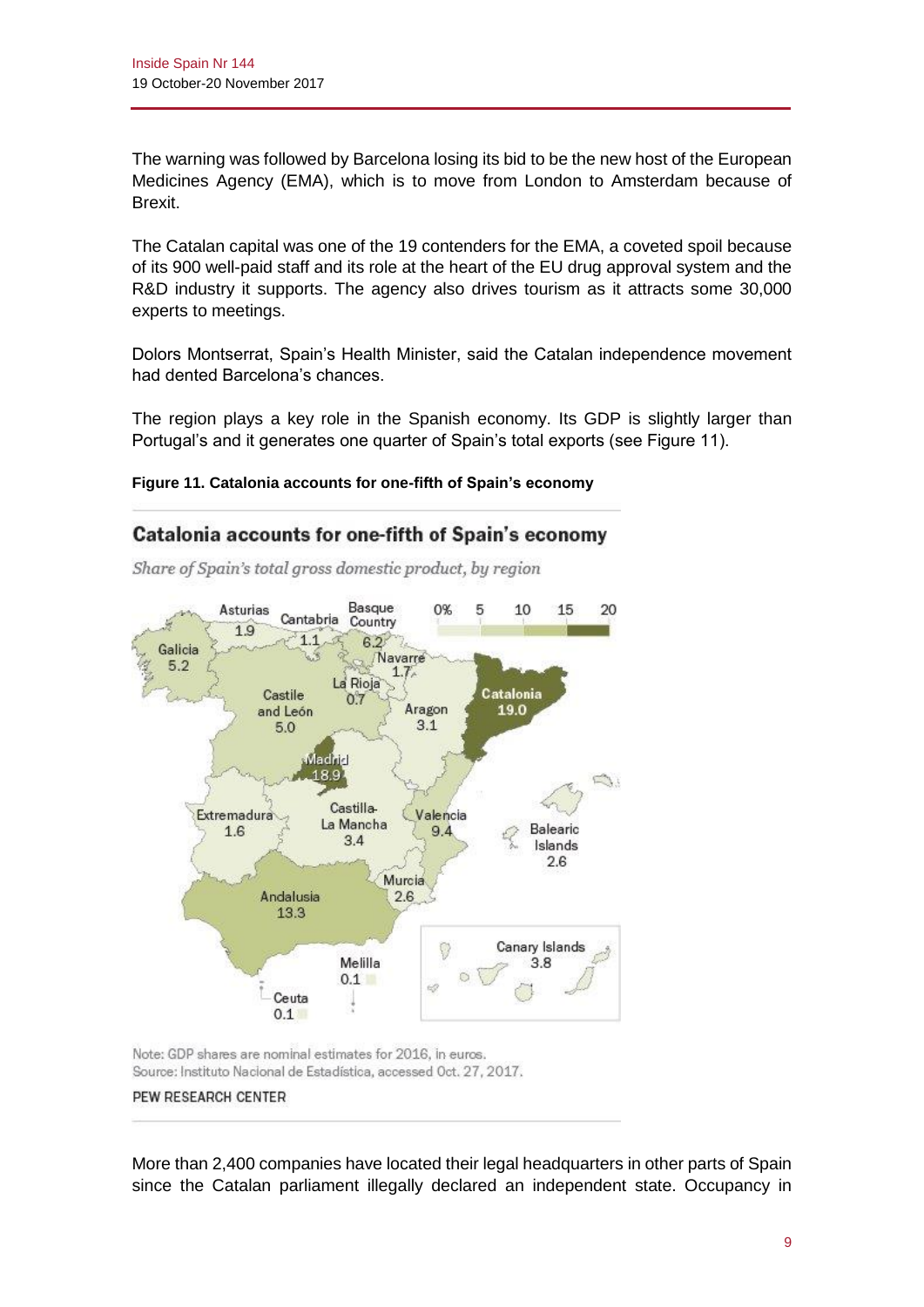Barcelona's hotels was down 7% in October and sales in shops in the region were down 30% in October.

The Bank of Spain said the economy could lose between 0.3 and 2.5 points of GDP in two years (2018-19), depending on how long the crisis lasts and its impact on consumption, investment, employment and financing.<sup>2</sup>

Under its benign scenario, the worst of the uncertainty would end after the snap election on 21 December, called by the central government under its imposition of direct rule of Catalonia. The accumulated cost to the economy would be 0.3 points of GDP or around €3 billion.

The Bank of Spain does not say this, but the scenario assumes that the anti-nationalist parties would reverse the situation in the previous Catalan parliament and win more seats than the pro-independence parties.

In the worst-case scenario, following a fresh victory by the pro-independence bloc or a continued stand-off with Madrid in the event of not winning the election, up to 60% of the projected growth for 2018 and 2019 could evaporate.

The Bank of Spain is currently holding to its GDP growth forecasts of 3.1% this year, 2.5% in 2018 and 2.2% in 2019. Luis de Guindos, the Economy Minister, has already lowered growth from 2.7% to 2.3% next year.

Prime Minister Mariano Rajoy told Cope radio that if the Catalan situation calms down the Spanish economy 'could grow five or six tenths more next year'.

The Bank of Spain is careful to emphasise that its scenarios are hypothetical and depend on a set of assumption, and should not be construed as economic growth forecasts. 'They serve to evidence the significant economic risks and costs of the situation caused by the independence initiatives in Catalonia'.

BBVA, the second-largest Spanish bank, and Fiscal Authority (Airef) have made similar warnings to the Bank of Spain's.

The political uncertainty has forced the minority central government to postpone its push in parliament to approve the 2018 budget. In its place, it has rolled over the 2017 budget, which does not guarantee meeting the deficit target agreed with the European Commission for next year (2.2% of GDP). Spain is due to bring the deficit to under the EU benchmark of 3% for the first time in a decade.

 $2$  The full report on the Spanish economy is available at

[https://www.bde.es/f/webbde/Secciones/Publicaciones/InformesBoletinesRevistas/InformesEstabilidadFin](https://www.bde.es/f/webbde/Secciones/Publicaciones/InformesBoletinesRevistas/InformesEstabilidadFinancera/17/IEF_Noviembre2017Ing.pdf) [ancera/17/IEF\\_Noviembre2017Ing.pdf.](https://www.bde.es/f/webbde/Secciones/Publicaciones/InformesBoletinesRevistas/InformesEstabilidadFinancera/17/IEF_Noviembre2017Ing.pdf)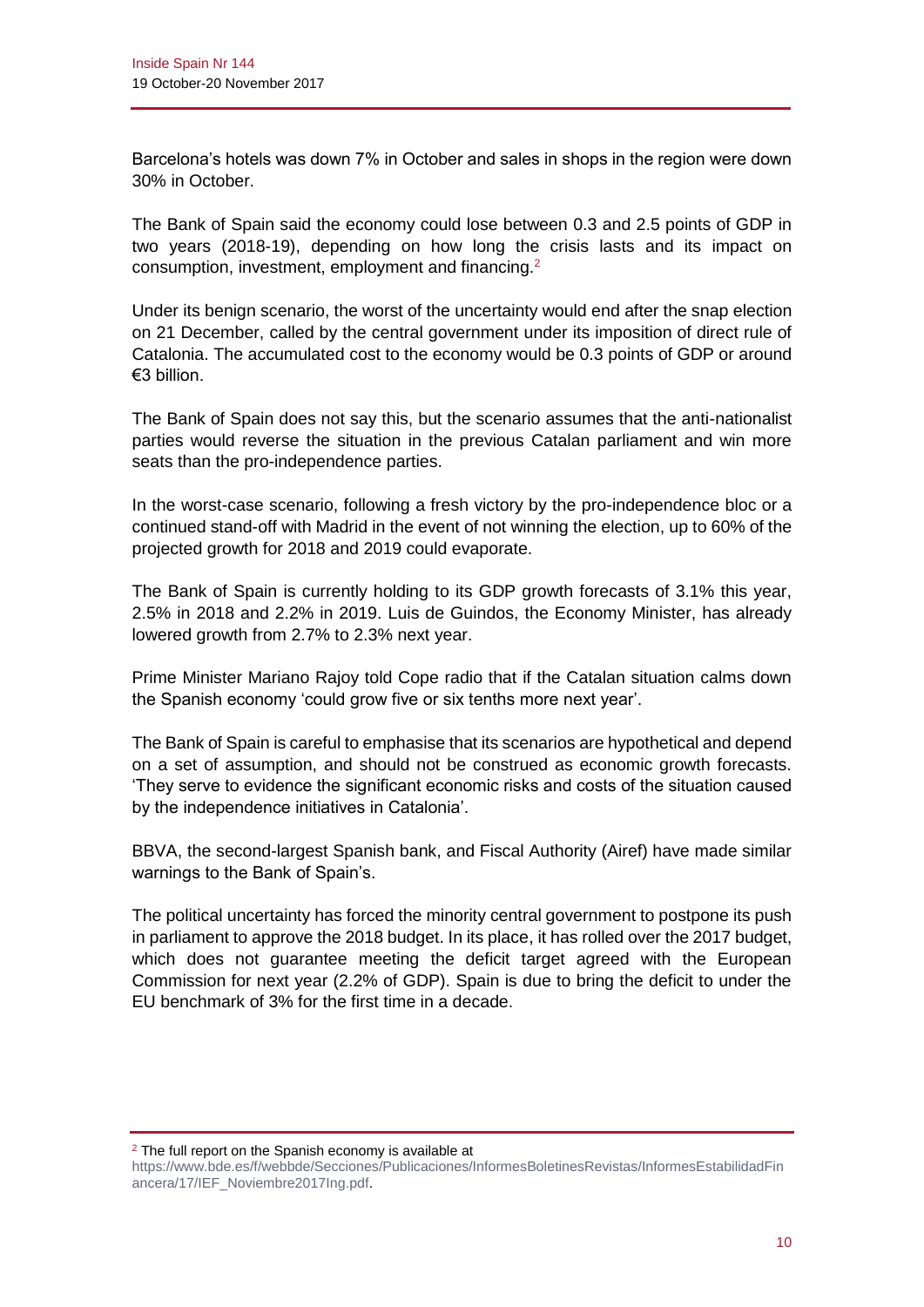# 28<sup>th</sup> in Global Innovation Index, 22<sup>nd</sup> in European Innovation Scoreboard

Spain remained in 28<sup>th</sup> position out of 127 countries in the Global Innovation Index (GII) drawn up by Cornell University, INSEAD, and the World Intellectual Property Organization, but with a slightly lower score (see Figure 12).

| Ranking        | Score |
|----------------|-------|
| 1. Switzerland | 67.7  |
| 4. US          | 61.4  |
| 5. UK          | 60.9  |
| 8 Finland      | 58.5  |
| 9. Germany     | 58.4  |
| 15. France     | 54 2  |
| 28. Spain      | 48.8  |
| 29. Italy      | 47.0  |

### **Figure 12. Global Innovation Index**

Source: Global Innovation Index.

The GII aims to capture the multi-dimensional facets of innovation by providing a rich database of detailed metrics.

In the European Innovation Scoreboard (EIS), [Spain](file:///C:/Users/bill/Downloads/Spain%20(4).pdf) was ranked 21<sup>st</sup> out of 36 countries (see Figure 13). Relative to the EU, Spain's performance has been declining.

# **Figure 13. European Innovation Scoreboard**

| Ranking       | Score |
|---------------|-------|
| 1 Switzerland | 164.6 |
| 2. Sweden     | 143.6 |
| 6. UK         | 125.3 |
| 7. Germany    | 123.4 |
| 15. France    | 109.2 |
| EU average    | 102.0 |
| 21. Spain     | 78.3  |
| 23. Italy     | 47.0  |

Source: European Commission.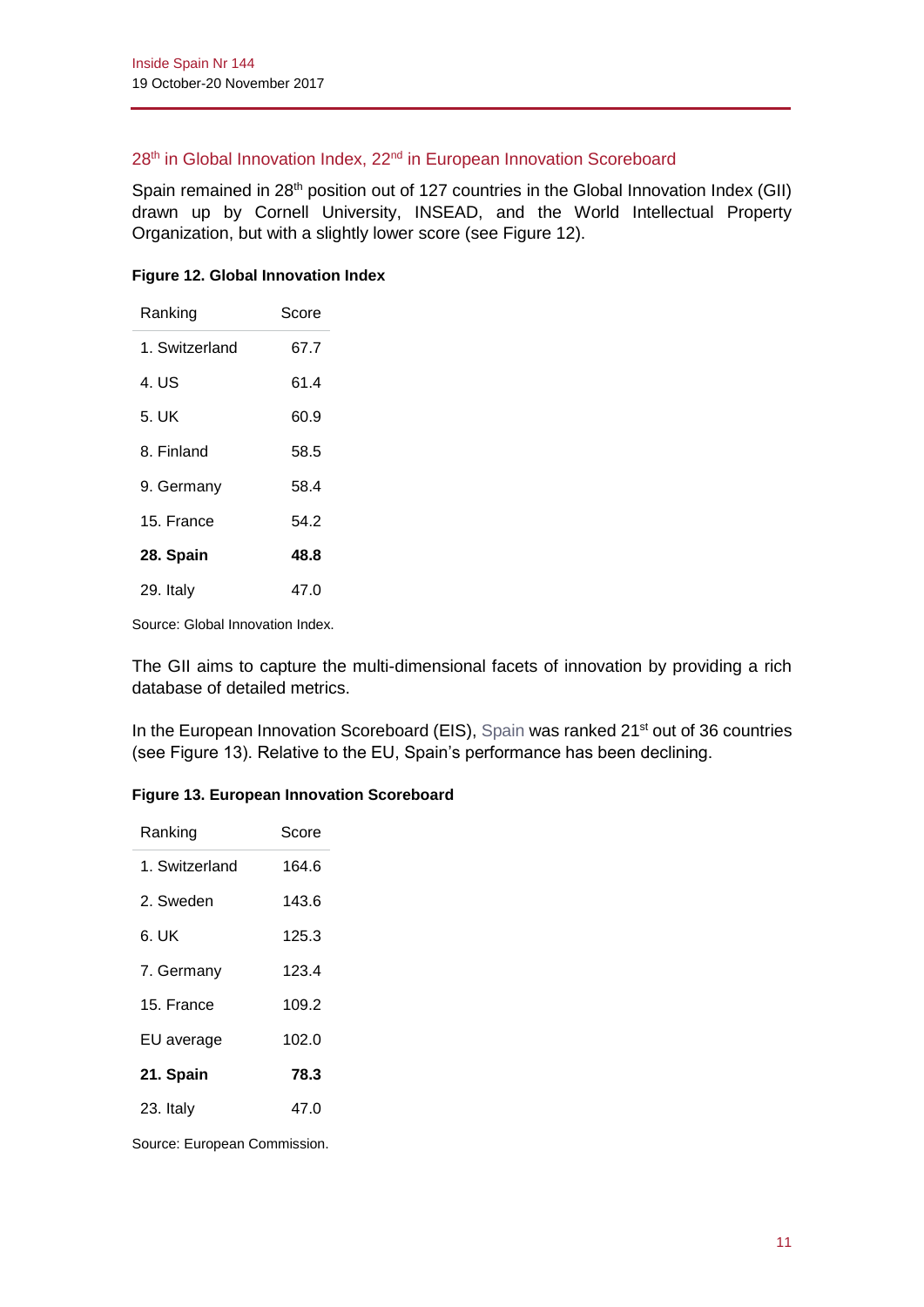The new measurement framework for the EIS is composed of 10 dimensions, including a new dimension on 'innovation-friendly environment'. Last year's dimension on economic effects has been split into two separate dimensions measuring the impact of innovation on employment and sales. The number of indicators has increased from 25 to 27.

### Unemployment drops to 16.4%, the lowest level since 2008…

The jobless rate continued to fall to 16.4%, the lowest level since 2008, the year the economy began its long decline, and more than 10 points below its peak in 2013, but it is still double the EU average.

Spain now has just over 19 million jobholders, the highest figure since the third quarter of 2009, but 1.5 million below the high point.

A total of 235,900 jobs were created in the third quarter, one-quarter of them in the public sector compared with one in 25 in the same period of 2016. The service sector, in particular the buoyant tourism industry, created 236,400 jobs.

The Balearic Islands, thanks to tourism, became the first autonomous region since Spain's economic crisis to record an unemployment rate of below 10%.

Some workers who lost their jobs in the construction industry, following the bursting of a massive property bubble, are finding employment in tourism. There were 1.7 million people working in tourism in the third quarter of 2008, close to 400,000 more than in 2008, while those in construction totalled 1.1 million, down from 2.2 million.

The proportion of jobholders on temporary contracts in the third quarter increased to 27.4%, among the highest in the EU.

# … Record tourists in the first nine months…

More than 66 million tourists visited Spain in the first nine months, 10% more year-onyear, setting the country on course to receive around 84 million for the whole year (10 million more than in 2016).

The largest number of tourists were British (15.4 million), followed by Germans (9.6 million) and the French (9.3 million). The number of British tourists was 7.8% higher than in the first nine months of last year.

Sterling's depreciation against the euro since the UK's decision to leave the EU, as of 2019, which is making holidays more expensive, is not hitting, as some forecast, tourism from the UK to Spain.

#### … Advances in Ease-in-Doing-Business ranking

The government's tax and corporate governance reforms, among other measures, since 2012 helped push Spain up the World Bank's latest Ease-of-Doing-Business ranking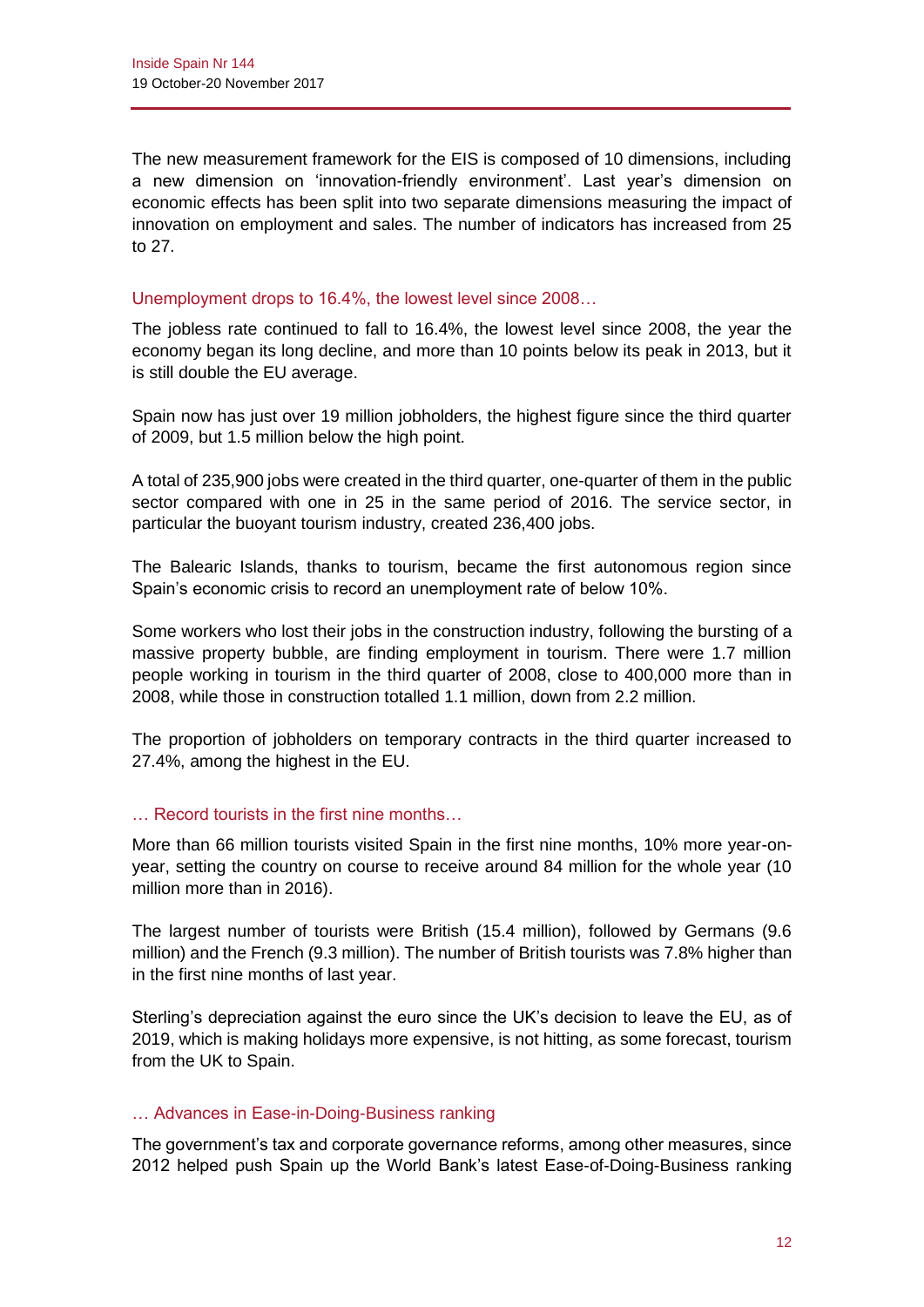from 32<sup>nd</sup> to 28<sup>th</sup> position out of 190 countries, further narrowing the gap with the best performers (se Figure 14).

### **Figure 14. Ease-of-Doing-Business (DB) ranking and distance to frontier**

Ranking in DB 2018 Distance to frontier in 2018 DB (1) Distance to frontier in 2010 DB (1)

| 1. New Zealand | 86.55 | 88.84 |
|----------------|-------|-------|
| 6. US          | 82.54 | 85.72 |
| 7. UK          | 82.22 | 83.58 |
| 20. Germany    | 79.00 | 79.49 |
| 28. Spain      | 77.02 | 68.18 |
| 31. France     | 76.13 | 69.79 |
| 46. Italy      | 72.70 | 66.12 |

(1) The distance to frontier (DTF) measure shows the distance of each economy to the 'frontier', which represents the best performance observed on each of the indicators across all economies in the Doing Business sample since 2005. An economy's distance to frontier is reflected on a scale from 0 to 100, where represents the lowest performance and 100 represents the frontier.

Source: World Bank, Doing Business 2018.

For the first time since 2008, Spain is among the top 30 countries, ahead of France (31<sup>st</sup>), the Netherlands (32<sup>nd</sup>), Switzerland (33<sup>rd</sup>), Japan (34<sup>th</sup>) and Italy (46<sup>th</sup>). In 2011, it was ranked 44<sup>th</sup>.

The ranking is based on 10 categories. Spain rose 36 positions in obtaining electricity, eight in protecting minority interests and three in paying taxes (see Figure 15).<sup>3</sup>

<sup>3</sup> The country report for Spain is available at [http://www.doingbusiness.org/reports/global](http://www.doingbusiness.org/reports/global-reports/~/media/WBG/DoingBusiness/documents/profiles/country/ESP.pdf)[reports/~/media/WBG/DoingBusiness/documents/profiles/country/ESP.pdf.](http://www.doingbusiness.org/reports/global-reports/~/media/WBG/DoingBusiness/documents/profiles/country/ESP.pdf)